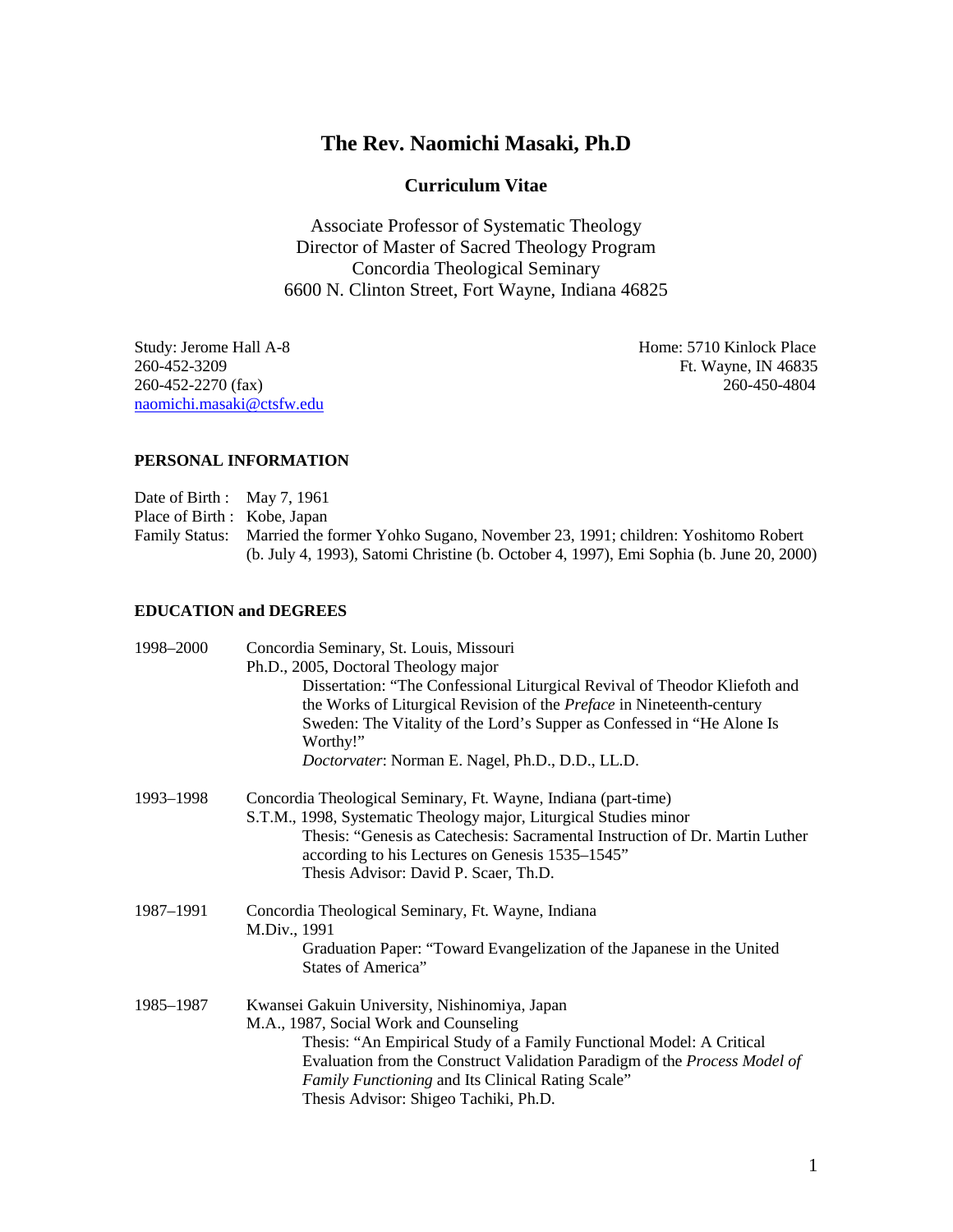| 1981–1985 | Kwansei Gakuin University, Nishinomiya, Japan<br>B.A., Social Work and Counseling<br>Thesis: "A Clinical Study of Family System's Theories and their<br>Contributions to Social Casework toward Families with Refusal-to-Attend-<br>School-Children"<br>Thesis Advisor: Ken Takeda, Ph.D. |
|-----------|-------------------------------------------------------------------------------------------------------------------------------------------------------------------------------------------------------------------------------------------------------------------------------------------|
| 1979–1981 | Mikage High School, Kobe, Japan<br>Graduated, 1981                                                                                                                                                                                                                                        |
| 1978–1979 | Rødde Folkehøgskole, Rødde, Norway<br>Graduated, 1979                                                                                                                                                                                                                                     |

1978–1979 Mikage High School, Kobe, Japan

### **ORDINATION**

June 23, 1991 At Holy Cross Lutheran Church, Mahwah, New Jersey The Lutheran Church—Missouri Synod

# **PROFESSIONAL WORK**

| 2009–Present | Associate Professor of Systematic Theology<br>Concordia Theological Seminary, Ft. Wayne, Indiana                                                                                                                                                                                                                                                                                                                                                                                                                                                                                                                                                                                                                                                                                                                                                                                                                                                                                                                                                                                                                                                                                                                                                                                                                                               |
|--------------|------------------------------------------------------------------------------------------------------------------------------------------------------------------------------------------------------------------------------------------------------------------------------------------------------------------------------------------------------------------------------------------------------------------------------------------------------------------------------------------------------------------------------------------------------------------------------------------------------------------------------------------------------------------------------------------------------------------------------------------------------------------------------------------------------------------------------------------------------------------------------------------------------------------------------------------------------------------------------------------------------------------------------------------------------------------------------------------------------------------------------------------------------------------------------------------------------------------------------------------------------------------------------------------------------------------------------------------------|
| 2001-2009    | <b>Assistant Professor of Systematic Theology</b><br>Concordia Theological Seminary, Ft. Wayne, Indiana                                                                                                                                                                                                                                                                                                                                                                                                                                                                                                                                                                                                                                                                                                                                                                                                                                                                                                                                                                                                                                                                                                                                                                                                                                        |
|              | <b>Courses Taught:</b><br>M.Div/MA—Lutheran Confessions I, Lutheran Confessions II, Lutheran<br>Confessions III, Revelation and Scripture, God and Creation,<br>Christology, Christian Faith and Life, Grace and Sacraments, Church<br>and Christian Hope, Lutheran Worship, Church Year, Dogmatics I,<br>Dogmatics II, Dogmatics III, Theologia I, Theologia II, Theologia III,<br>Liturgics I, New Testament Greek Readings<br>S.T.M. (M.Div.)—Seminar: Luther Text, Luther on the Lord's Supper, Luther<br>on Worship, Confessional Revival and Liturgical Movement, Seminar<br>on the Smalcald Articles and Treatise on the Power and Primacy of<br>the Pope, The Office of the Holy Ministry, Ecclesiastical Writings of<br>Theodor Kliefoth, Luther on the Marks of the Church, Eucharistic<br>Texts, Theodor Kliefoth & Lutheran Ordination, Theology of the<br>Lutheran Confessions, The Doctrine and Liturgy of the Lord's<br>Supper: From Verba Domini, Luther, and Liturgical Movements,<br>Luther on Church and Ministry, Studies in the Augsburg Confession,<br>Studies in Luther's Small and Large Catechisms.<br>D.Min-Systematic Theology Today, Historical Theology Today<br>Ph.D.—Creeds and Catechism in World Missions, Area Study: Asia (& the<br>World)<br>SMP—The Lord's Supper: Life in Christ Nourished and Sustained |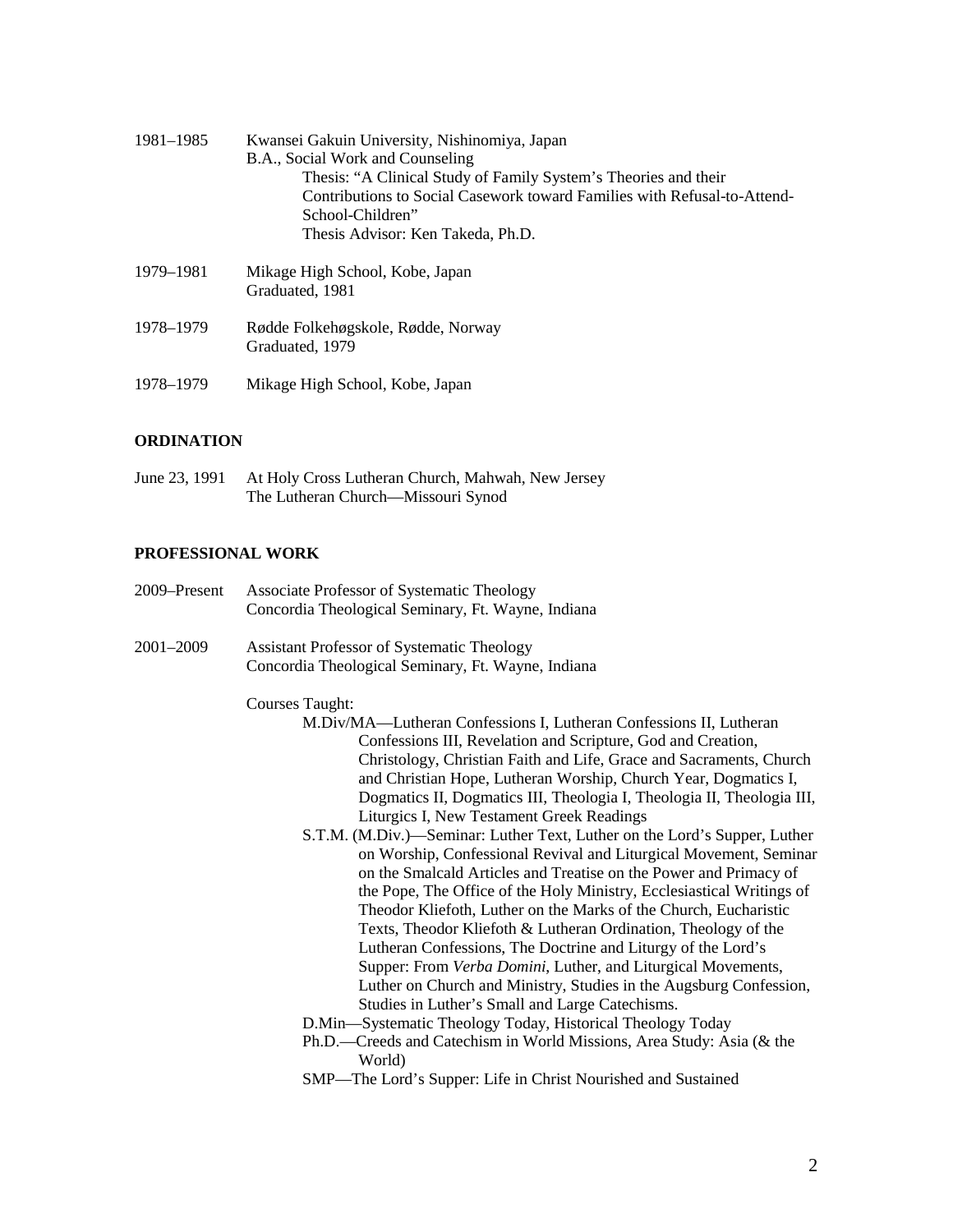- Special Seminars—Luther Seminar at CTSFW, Lutheran Liturgy for Japanese Pastors, Mission Lunch presentations for Student Association, Lutheran Liturgy and Lutheran Deaconess Services for the students of Kobe Lutheran Theological Seminary, Japan, Confession and Absolution: The Office of the Keys for the Evangelical Mission Society for the Chinese
- Continuing Education—The Lutheran Way with the Liturgy, Law and Gospel according to Luther's *Great Galatian Lectures*, Formula of Concord in the Life of the Church, Luther's Catechetical Instruction according to his *Lectures on Genesis*, The Office of the Holy Ministry
- Christ Academy—We Confess Christ with Dr. Luther, Baptism and the Lord's Supper, Liturgy the Lutheran Way, The Smalcald Articles Today, A Study on the Church, The Smalcald Articles on "Enthusiasm," Sin in the Lutheran Confessions, Baptism in the Lutheran Confessions, The Lutheran Church in the World.

Organist Workshop—Luther on Worship

Advent Preaching Seminar—Preaching Advent Sermons with Dr. Luther Lenten Preaching Seminar—Preaching the Lord's Passion with Dr. Luther

Seminary Wives Courses—Let the Sacrament Remain Whole, Which Jesus Is Your Jesus?: We Confess Christ through His Names, 1 Corinthians 11, The Book of Concord: What Makes It Unique among Other Denominations, The Gift of the Lutheran Confessions Today, Luther's Theology of the Lord's Supper

Seminary Committees:

Systematic Department (as secretary), Committee on Graduate Studies, Faculty Hearing Committee, Student Life Committee, Faculty Program Committee, Admissions Committee, Curriculum Review Sub-Committees on *Theologia*, Confessions/Systematic, and Pentateuch/Major Prophets, Ph.D. Evaluation Committee, Self-Study Committee on Physical Resources and Library (for ATS/NCA 2003 Visit), Self-Study Steering Committee (for ATS/NCA 2010 Visit), Self-Study Sub-Committee #3 on Learning, Teaching, and Research (as chairman) (for ATS/NCA 2010 Visit), Committee on Certification/Placement/Vicarage/Field Education, Nominating Committee, Program Council, Faculty Concerns Committee, PhD Expansion Committee

- 2014–15 Seminary Representative for Opening the International Extension Site for its Master of Sacred Theology Program (S.T.M.) at the Lutheran School of Theology in Gothenburg.
- 2013–Present Contributing Editor, *The Journal of Lutheran Mission* of The Lutheran Church— Missouri Synod
- 2013, 4/1–8 Translator, Cultural Interpreter, Theological Consultant for LCMS Director of Church Relations, Dr. Albert Collver's trip to Japan
- 2011, 6/10–19 Translator, Cultural Interpreter, Theological Consultant for LCMS President, Dr. Matthew Harrison's trip to Korea and Japan
- 2010–Present Commission on Doctrinal Review, The Lutheran Church—Missouri Synod.
- 2010–Present Doctrinal Reviewer, The Lutheran Church—Missouri Synod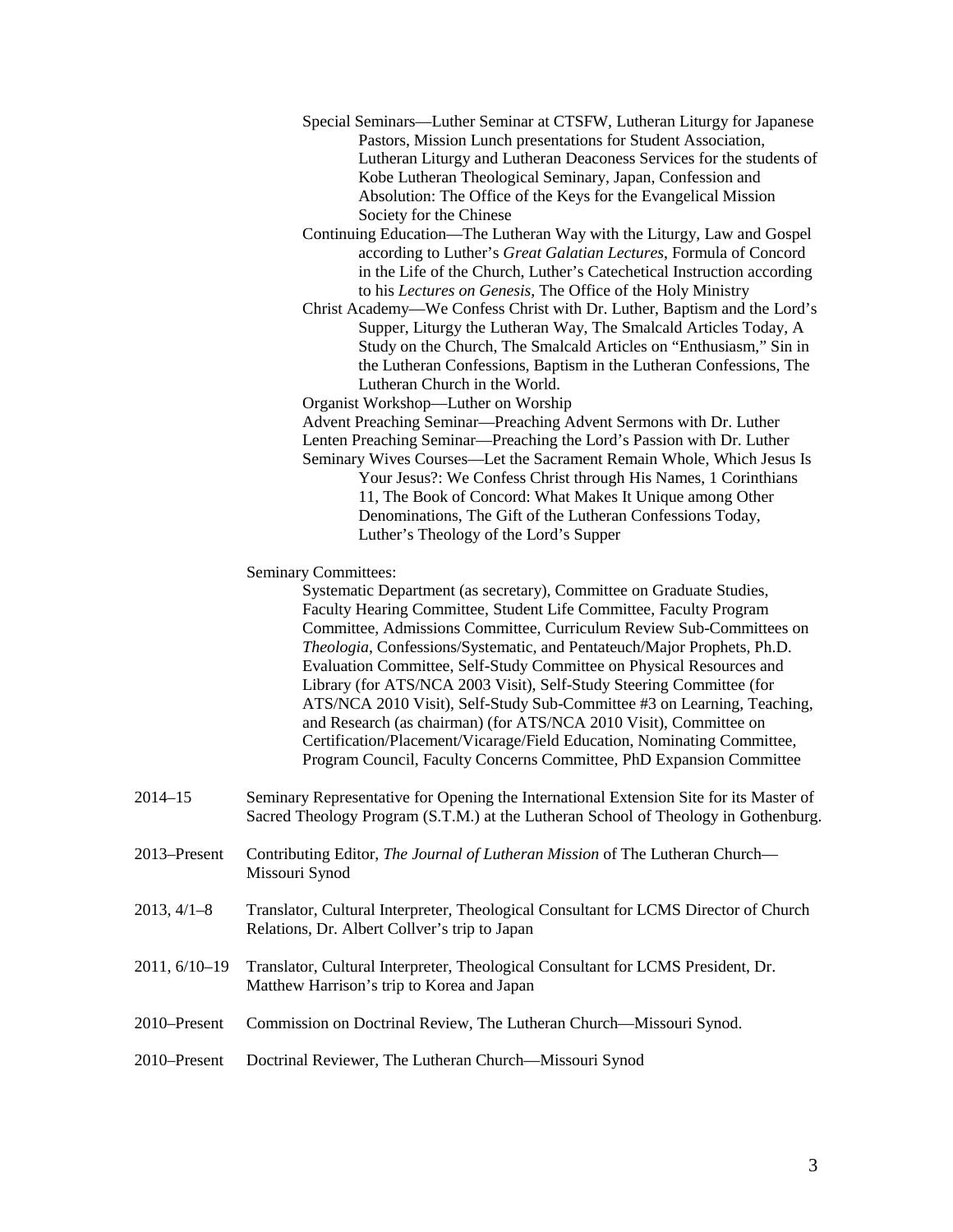| 2008-2010    | Chairman, Institutional Self-Study Sub-Committee #3: Learning, Teaching, and<br>Research, Concordia Theological Seminary, Ft. Wayne, Indiana                                                  |
|--------------|-----------------------------------------------------------------------------------------------------------------------------------------------------------------------------------------------|
| 2007-2011    | Editorial Associate, For the Life of the World                                                                                                                                                |
| 2007-Present | Doctrinal Reviewer, Good News                                                                                                                                                                 |
| 2001–Present | Supervisor of Master of Sacred Theology Program<br>Since 2014 the nomenclature was changed to "Director" of S.T.M. Program<br>Concordia Theological Seminary, Ft. Wayne, Indiana              |
| 2001-2009    | Secretary of Department of Systematic Theology<br>Concordia Theological Seminary, Ft. Wayne, Indiana                                                                                          |
| 1998–Present | The Liturgy Committee of the Lutheran Hymnal Project, Commission on Worship,<br>The Lutheran Church—Missouri Synod                                                                            |
| 1995-2004    | Board for District and Congregational Services, The Lutheran Church—Missouri<br>Synod                                                                                                         |
| 1995         | Advisory Delegate to the Regular Convention of The Lutheran Church—Missouri<br>Synod                                                                                                          |
| 1991-1997    | Missionary-at-Large, The New Jersey District, The Lutheran Church—Missouri Synod,<br>Bergen County, New Jersey<br>Pastor of Megumi (Grace) Evangelical Lutheran Church, Ridgewood, New Jersey |

### **LANGUAGES**

Ancient—Greek, Hebrew, Latin Modern—Japanese, English, German, Norwegian, Swedish

### **PUBLICATIONS**

- A Catechetical Sermon Series (four sermons) on Holy Baptism. *Concordia Pulpit Resources* 28 (Pentecost 2018). Forthcoming.
- Chapters on Buddhism, Shintoism, and Confucianism. *Christian Difference*. St. Louis: Concordia Publishing House, 201?. Forthcoming.
- "Divine Service: Historical Introduction." In *Lutheran Service Book Desk Edition*, ed. Paul Grime. St. Louis: Concordia Publishing House. Forthcoming.
- *In the Way of the Gospel: Collected Works of Norman E. Nagel*, *vol. 1: The Office of the Holy Ministry*. Lutheran Legacy Publishing, Bridgeport, Texas. General Editor. Forthcoming.
- "What Does This Mean?: Formed for Service." *For the Life of the World* 20 (Fall 2016). Forthcoming.
- "Kliefoth's Reception of the Bible." In the *Encyclopedia of Bible and its Reception* (EDR), eds., Dale C. Allison, Jr., Christine Helmer, Jens Schröter, Thomas Chr Römer, Barry Dov Walfish,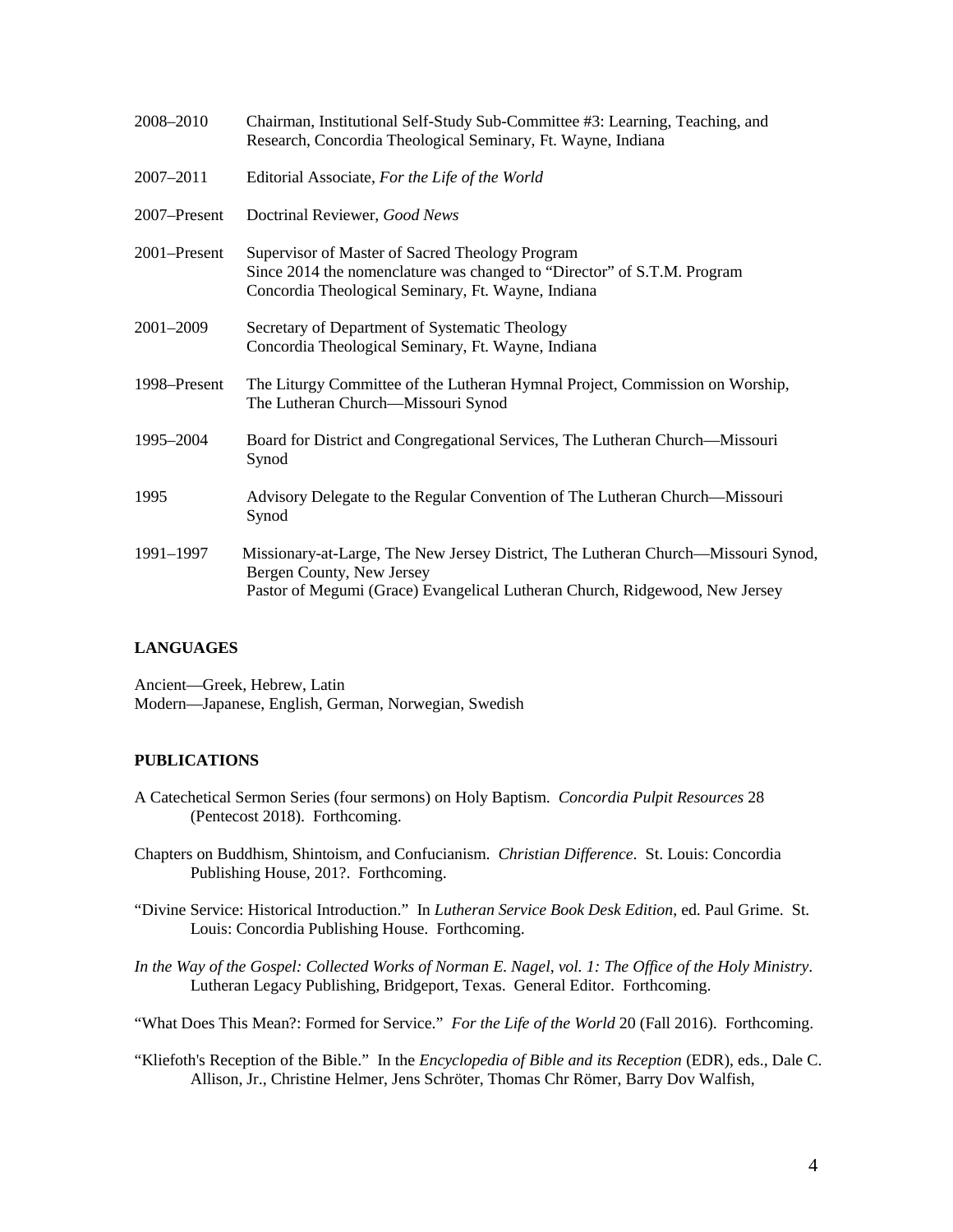Hermann Spieckermann, Choo-Leong Seow, Hans-Joseph Klauch, Paul Mendes-Flohr, Bernhard McGinn, Eric Ziolkowski. Berlin: Walter de Gruyter. Forthcoming.

- "Luther on Law and Gospel in his *Lectures on Galatians* 1531/35." In *Law and Gospel*, eds., James Nestingen and John Pless. A monograph of the LCMS-NALC Dialogue. Forthcoming.
- "A Way Forward with the 'Book of Concord Lutheranism.'" *ILC News*. Forthcoming.
- "Luther Memoria on the Occasion of his Death." In *Memoria – theologische Synthese – Autoritätenkonflikt: Die Rezeption Luthers und Melanchthons in der Schülergeneration*, ed., Irene Dingel, 69–87. Tübingen: Mohr Siebeck, 2016.
- "The Reformation and Asia: Another Battleground of Confession and Liturgy." *The Journal of Lutheran Mission* 4 (September 2015): 62–66.
- "*Gnadenmittelamt*: Theodor Kliefoth's Understanding of the Office of the Holy Ministry in his *Acht Bücher von der Kirche* 1854." In *Dona Gratis Donata: Essays in Honor of Norman E. Nagel on the Occasion of His Ninetieth Birthday*, eds., Jon Vieker, Bart Day, and Albert B. Collver III, 80–107. Manchester, MO: The Nagel Festschrift Committee, 2015.
- "Justification: All that Jesus Did as our Savior Counts for Us!" In *Lutheranism 101*, Second Edition, ed. Scot A. Kinnaman, 53–58. St. Louis: Concordia Publishing House, 2015.
- "CTSFW Opens International Extension Site in Gothenburg, Sweden." *For the Life of the World* 19 (September 2015): 22.
- A Report on Christology Class at Mekane Yesus Seminary in Addis Ababa, Ethiopia, in June 2015. *For the Life of the World* 19 (September 2015): 21.
- "The Master of Sacred Theology Program." *For the Life of the World* 19 (March 2015), 9.
- "Cultural Differences and Church Fellowship: The Japan Lutheran Church as Case Study." *Concordia Theological Quarterly* 78 (2014): 93–114.
- "Call and Ordination." *Logia* 23 (Reformation 2014), 25–32.
- "The Privilege of Teaching in Tanzania." *For the Life of the World* 18 (March 2014): 22.
- "The Doctrine of Justification in the 19th Century: A Look at Schleiermacher's *Der christliche Glaube* (1830/1831)." In *Religion, Church, Society: Research and Publications in the Field of Theology and Religious Studies*, vol. 1, ed., A. M. Prilutsky, 62–74. St. Petersburg, Russia: Svetoch, 2013.
- "The Holy Ministry as Confessed in the Lands of the Mission Province." *Lutheran Theological Review* 25 (2013): 38–52.
- "Prof. Masaki Visits Russia and Japan." *For the Life of the World* 17 (May 2013), 18–19.
- *He Lone Is Worthy!: The Vitality of the Lord's Supper in Theodor Kliefoth and the Ninneteenth-century Swedish Liturgy.* Gothenburg, Sweden: Församlingsförlaget, 2013.
- "In the Midst of Death, Life in Christ is Ours!" [retitled as "The Fact Is . . . Good News!] Luke 24:1–12, Easter Day, March 31, 2013, and "The Holy Spirit Is the *Comforter*!" John 14:23–31, The Day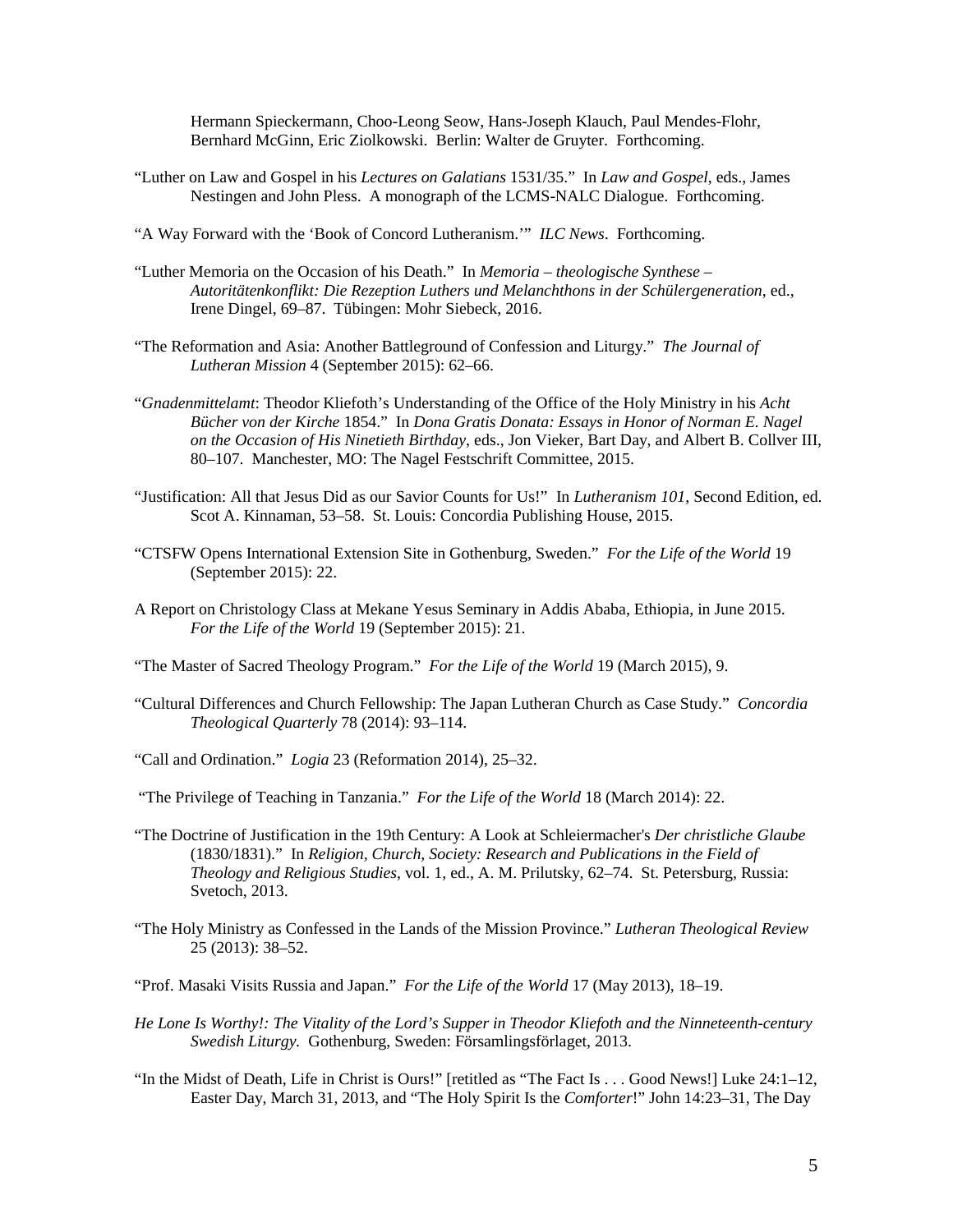of Pentecost, May 19, 2013. *Concordia Pulpit Resources*, volume 22, part 2 (2013): 10, 11, 27–28, 45–47.

- "The Doctrine of Justification in the 19<sup>th</sup> Century: A Look at Schleiermacher's *Der christliche Glaube*." *Concordia Theological Quarterly* 76 (July/October 2012): 213–30.
- "Globaali Herran tienraivaaja" [trans. The Global Pioneer in the Lord]. *Sanansaattaja* [trans. The Messenger], 37 (September 13, 2012), 16. An interview by Samuli Siikavirta.
- "Scandinavian Lutherans Need Our Support." *For the Life of the World* 16 (May 2012), 21.
- "A Journal on the Summer Trips to Japan, Korea, and Haiti." *For the Life of the World* 15 (November 2011), 23.
- "Community: We Are Not Alone." In *Lutheran Spirituality: Life as God's Child*, ed., Robert C. Baker, 217–51. St. Louis: Concordia Publishing House, 2010.
- "Johannes' Heavenly Vision: *The Hammer of God* and the Swedish Communion Liturgy." In *A Hammer For God: Bo Giertz: Lectures from the Centennial Symposia, and Selected Essays by the Bishop*, ed., Erik R. Andrae, 131–50. Ft. Wayne: Lutheran Legacy, 2010.
- "Justification." In *Lutheranism 101*, St. Louis: Concordia Publishing House, 2010.
- A review article of "Richard C. Resch (Executive Producer) and Daniel Zager (Writer), *Singing the Faith: Living the Lutheran Musical Heritage*."DVD, Ft. Wayne, Indiana: The Good Shepherd Institute of Pastoral Theology and Sacred Music, Concordia Theological Seminary, 2008. *Logia* 19 (Epiphany 2010): 43–47.
- "Theodor Kliefoth and Theological Revisions of the Liturgy in Sweden." *Lutheran Quarterly* 23 (Spring 2009): 49–74.
- "Luther' Second Article Ethics in the *Large Confession 1528*: A Brief Study and Reflections." *Blogia/Logia* (February 2009).
- "Advent with Martin Luther." *Homiletics* 20 (November/December 2008): 7.
- Edited the featured article by Adriane A. Dorr, "Believing, Teaching, and Confessing." *For the Life of the World* (November 2008): 20–21.
- "Contemporary Views on Atonement in Light of the Lutheran Confessions." *Concordia Theological Quarterly* 72 (October 2008): 305–25.
- "I Will Make You Fishers of Men." *Logia* 17 (Holy Trinity 2008): 59–60.
- "Den Svenska Liturgn Har ett Tydligt Fokus på Herren (The Swedish Liturgy has a Clear Focus on the Lord)." *Kyrka och Folk*, 25/26 (2008): 4–5.
- "Liturgical Revision in *Lutheran Service Book*: Its Contributions and Implications." In *The History and Practice of* Lutheran Service Book, *Journal for Seventh Annual Conference of the Good Shepherd Institute, November 5–7, 2006*, ed., Daniel Zager, 87–102. Ft. Wayne: Concordia Theological Seminary Press, 2007.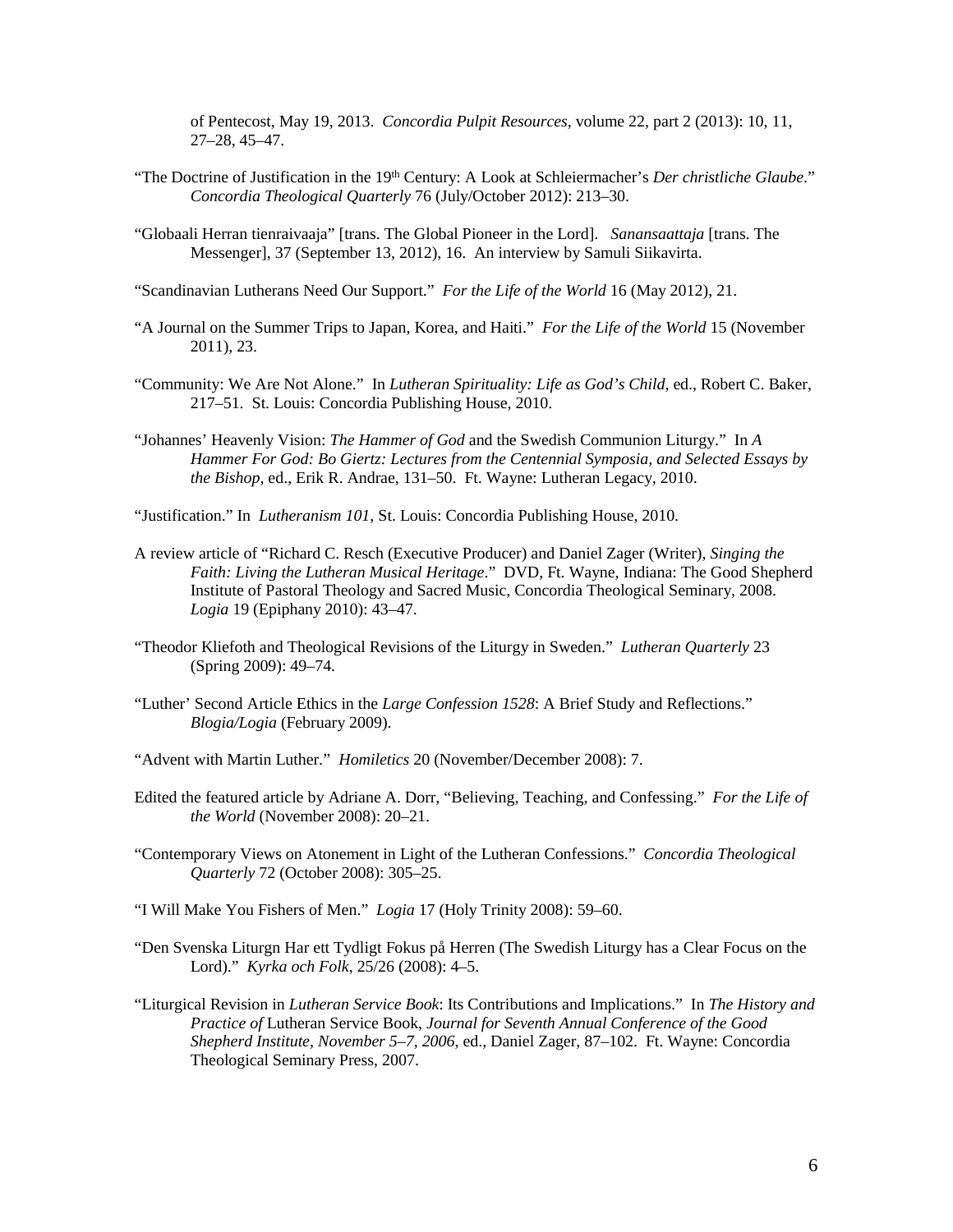- "Response to Robert Rosin's 'Reformation Christology: Some Luther Starting Point.'" *Concordia Theological Quarterly* 71 (April 2007): 168–74.
- *Community: We Are Not Alone.* The Lutheran Spirituality Series. St. Louis: Concordia Publishing House, 2007.
- "The Quest for Experiencing the Divine: The Rise and Effect of Eastern Religions." *For the Life of the World* 11 (January 2007): 8–10.
- "Augsburg Confession XIV: Does It Answer Current Questions on the Holy Ministry?" *Concordia Theological Quarterly* 70 (April 2006): 123–62.
- J. Bart Day, Jon D. Vieker, Albert B. Collver, Scott A. Bruzek, Kent J. Burreson, Martin E. Concling, Naomichi Masaki eds. *Lord Jesus Christ, Will You Not Stay: Essays in Honor of Ronald Feuerhahn on the Occasion of his Sixty-fifth Birthday*. Houston, TX: The Feuerhahn Festschrift Committee, 2002.
- "It is not ours but *the Lord's Supper*." *For the Life of the World* 6 (July 2002): 7–10.
- Review of Yasuo Furuya ed., *A History of Japanese Theology* (Grand Rapids, MI, and Cambridge, U.K.: William B. Eerdmans Publishing Company, 1997). *Logia* 9 (Eastertide 2000): 48–49.
- "Liturgy and Culture: Can the Liturgy Be Made to Reflect a Particular Culture?" In *Through the Church the Song Goes On: Preparing a Lutheran Hymnal for the 21<sup>st</sup> Century, eds., Paul J.* Grime, D. Richard Stuckwisch, and Jon D. Vieker, 127–43. St. Louis: Commission on Worship, The Lutheran Church—Missouri Synod, 1999.
- "Pietism and Japan." In *Pietiem and Lutheranism, The Pieper Lectures, Volume 3*, ed., John A. Maxfield, 165–84. St. Louis: Concordia Historical Institute; Crestwood, MO: The Luther Academy, 1999.
- "Confessing Christ: Office and Vocation." *Logia* 7 (Holy Trinity 1998): 5–11.
- *Divine Service*. Ridgewood, NJ: Megumi Evangelical Lutheran Church, 1996. Japanese/English.
- *Introduction to the Christian Faith through Catechism and Liturgy*. Ridgewood, NJ: Megumi Evangelical Lutheran Church, 1996. Japanese.
- "The Evangelist: The Sacramental Shape of the Church's Mission to the Japanese." In *The Office of the Holy Ministry*, eds., John R. Fehrmann and Daniel Preus, 188–213. Crestwood, MO: Luther Academy; Minneapolis: Association of Confessional Lutherans, 1996.
- Review of Loren B. Mead, *Transforming Congregations for the Future* (Bethesda, MD: The Alban Institute, 1994). *Logia* 5 (Reformation 1996): 50–52.
- *Martin Luther's Small Catechism*. Trans. Ridgewood, NJ: Megumi Evangelical Lutheran Church, 1992.
- "*The Process Model of Family Functioning* and Its Clinical Rating Scale: A Critical Evaluation from the Construct Validation Paradigm." *Kwansei Gakuin Sociology Department Studies* 64 (November 1991): 211–22.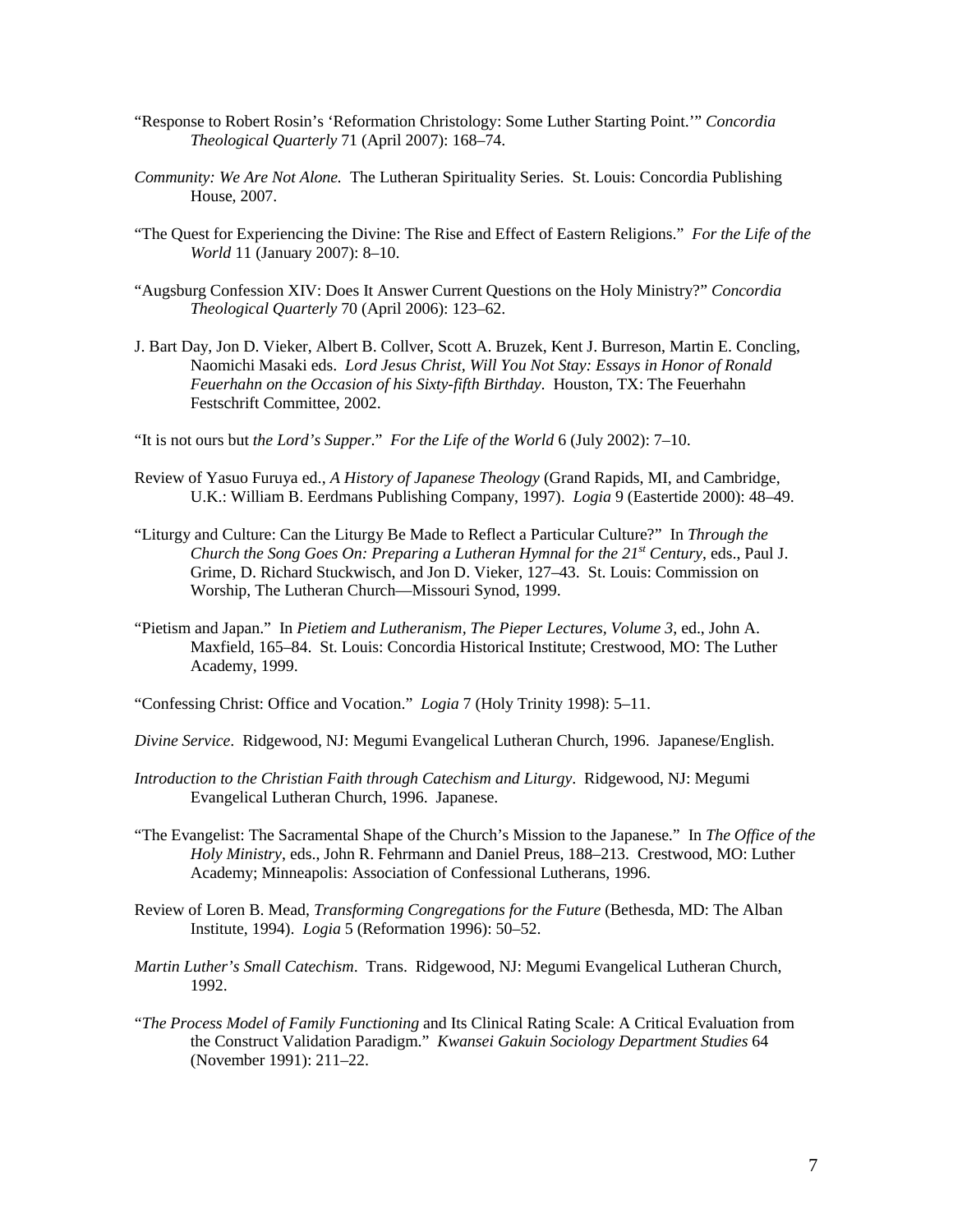#### **CONFERENCE PAPERS, PRESENTATIONS, AND TEACHING Off CAMPUS**

- A presentation on Luther. The Thirteenth International Congress for Luther Research. Wittenberg, Germany, July 30–August 4, 2017.
- "Martin Luther's Theology." A STM course in the STM-Gothenburg program. Lutheran School of Theology in Gothenburg, Gothenburg, Sweden, February 27–March 4, 2017.
- "Pastoral Education in Nordic Countries." Conference on Training Future Pastors, hosted by a network of some twelve institutions/mission organizations of Sweden, Finland, Norway, and Denmark. Fjellhaug International University College, Oslo, Norway, October 13–14, 2016.
- "The Office of the Holy Ministry." A Continuing Education course of CTSFW. Trinity Lutheran Church, Denver, CO, August 22–26, 2016.
- "Christology." A pastoral/deaconess training course for the Evangelical Lutheran Church in Tanzania, South East of Lake Victoria Diocese. The Bishop Immanuel Makala Training Center, Negezi, Tanzania, July 26–29, 2016.
- "The Lord's Supper." A pastoral/deaconess training course for the Evangelical Lutheran Church in Tanzania, South East of Lake Victoria Diocese. The Bishop Immanuel Makala Training Center, Negezi, Tanzania, August 1–5, 2016.
- "Service of Women in the Church." The Empowering Family and Ministry Conference. Addis Ababa, Ethiopia, June 21–23, 2016.
- "Confession and Absolution: The Office of the Keys." The Third Annual Chinese Seminar on Luther's Small Catechism: a conference of the LCMS's Evangelical Mission Society for the Chinese. Concordia Theological Seminary, Fort Wayne, May 11–13, 2016.
- "The Pastoral Office: Origin, Marks, and Application." A Theological Conference. Grace Lutheran Church, Lamar, MO, April 2–3, 2016.
- "Theology of the Lutheran Confessions." A MA in Systematic Theology program course at Mekane Yesus Seminary. Addis Ababa, Ethiopia, February 29–March 11, 2016.
- "The Office of the Holy Ministry." The First Annual Theological Symposium of the Evangelical Lutheran Church in Tanzania, South East of Lake Victoria Diocese. The Bishop Emmanuel Makala Training Center, Negezi, Tanzania, February 22–26, 2016.
- "The Apology of the Augsburg Confession." Decatur Lutheran Lay Bible Institute. Wyneken Lutheran School, Decatur, Indiana, January 19, 26, February 2, 9, 2016.
- "Luther's *Lectures on Galatians* as the Banner of the Reformation." The Thirty-ninth Annual Symposium on the Lutheran Confessions. Concordia Theological Seminary, Ft. Wayne, IN, January 21, 2016.
- "Liturgy and the Office of the Holy Ministry." A seminar for the church workers (pastors, deacons, deaconesses, etc.) of DELKU (German Evangelical Lutheran Church in Ukraine). St Paul's Cathedral in Odessa, Ukraine, October 19–24, 2015.
- "Formula of Concord in the Life of the Church." A Continuing Education course of CTSFW. St. Jacobi Lutheran Church, Shawano, WI, July 6–8, 2015.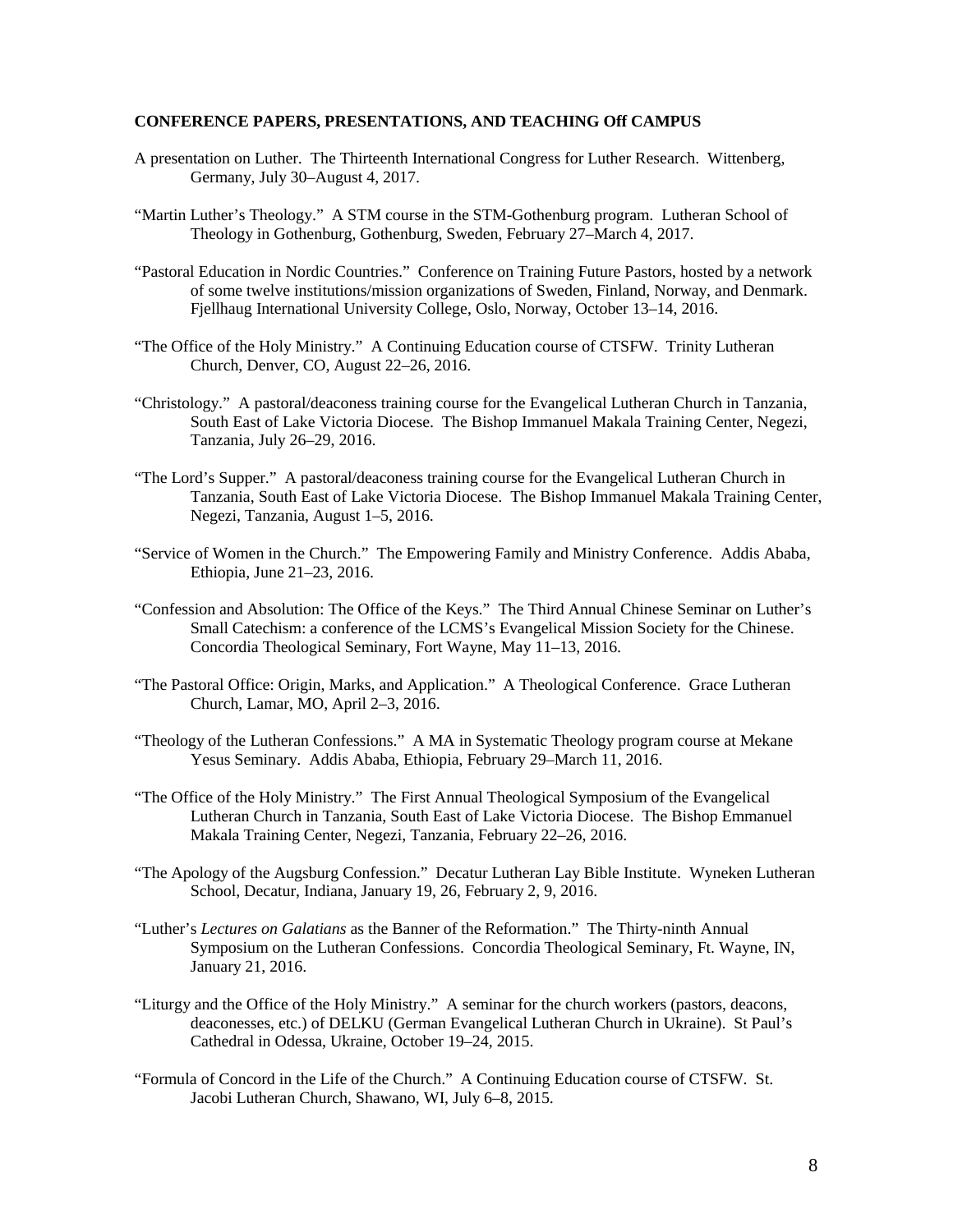- "Law and Gospel according to Luther's Great Galatian Lectures." A Continuing Education course of CTSFW. Messiah Lutheran Church, Seattle, WA, June 29–July 3, 2015.
- "Christology." A MA in Systematic/Practical Theology program course at Makane Yesus Seminary. Addis Ababa, Ethiopia, June 8–20, 2015.
- "The Reformation and Asia: Another Battleground of Confession and Liturgy." The Second International Conference on Confessional Leadership in the 21st Century. Wittenberg, Germany, May 6, 2015.
- "The Office of the Holy Ministry." A STM course in the STM-Gothenburg program. Lutheran School of Theology in Gothenburg, Gothenburg, Sweden, March 3–8, 2015.
- "Preaching Advent Sermons with Dr. Luther," and "Preaching the Lord's Passion with Dr. Luther." Advent & Lenten Planning Retreat. Lutheran Island Camp, Henning, MN, October 20–21, 2014.
- "The Reformation for Today." Lutheran Island Camp, Henning, MN, October 19, 2014.
- "Luther's Catechetical Instruction according to his Lectures on Genesis." A Continuing Education course of CTSFW. Calvary Lutheran Church, Mechanicsburg, PA, August 4–6, 2014.
- "*Lutherische Kirche Treibt Lutherische Mission*." The Regional Directors' Conference of the Office of the International Missions, The Lutheran Church—Missouri Synod. St. Louis, MO, June 20– 22, 2014.
- "Luther on the Lord's Supper." A Continuing Education course of CTSFW. Redeemer Lutheran Church, St. Cloud, MN, June 16–18, 2014.
- "A Reflection on the Lord's Supper through the Swedish Liturgies." Faculty Study Meeting. Concordia Theological Seminary, Ft. Wayne, IN, April 15, 2014.
- "Call and Ordination." The Association of Confessing Evangelical Lutheran Congregations' 2014 Free Conference. Our Redeemer Lutheran Church, Ceder Falls, IA, February 26, 2014.
- "Cultural Differences and Church Fellowship." The Thirty-seventh Annual Symposium on the Lutheran Confessions. Concordia Theological Seminary, Ft. Wayne, IN, January 22, 2014.
- "The Doctrine and Liturgy of the Lord's Supper: From *Verba Domini*, Luther, and Liturgical Movements." An Exploratory Course of STM-Gothenburg program. Lutheran School of Theology in Gothenburg, Gothenburg, Sweden, January 7–14, 2014.
- "Why Do I Have to Go to Church?" Lutheran Fraternity House ΒΣΨ. Indiana University, Bloomington, IN, December 8, 2013.
- "The Lord's Supper." A pastoral/deaconess training course for the Evangelical Lutheran Church in Tanzania, South East of Lake Victoria Diocese. The Bishop Immanuel Makala Training Center, Negezi, Tanzania, November 25–29, 2013.
- "Christology." A pastoral/deaconess training course for the Evangelical Lutheran Church in Tanzania, South East of Lake Victoria Diocese. The Bishop Immanuel Makala Training Center, Negezi, Tanzania, November 18–22, 2013.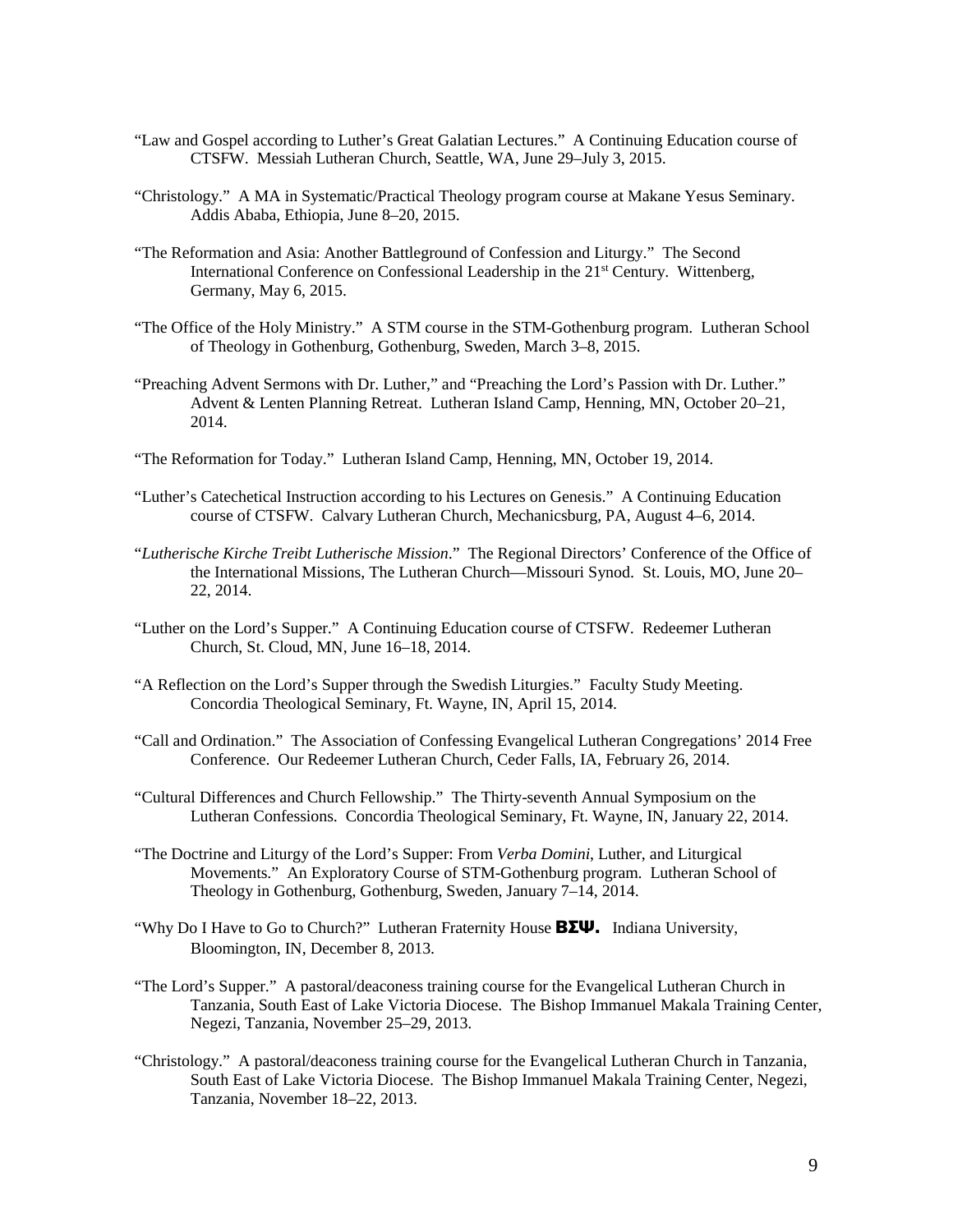- "Hearing the Voice of Jesus Together: Luther-Memoria in his Funeral Sermons." The Bible Conference. Lutheran School of Theology in Gothenburg, Gothenburg, Sweden, October 25, 2013.
- "To Whom Is It Given?" The Fall Pastoral Conference, the Northern Illinois District of The Lutheran Church—Missouri Synod, East Region. Racine, WI, October 15–16, 2013.
- "Communion Practices." Lutheran Fraternity House **ΒΣΨ.** Indiana University, Bloomington, IN, April 13, 2013.
- "Lent and Easter." Higashi-Tokushima Evangelical Lutheran Church, Tokushima, Japan, March 30, 2013.
- "Luther's Theology of the Lord's Supper." Lutheran Theological Seminary, Novosibirsk, Russia, March 4–6, 2013.
- "The Gift of the Lord's Supper." St. Mary's Lutheran Church of the Siberian Evangelical Lutheran Church, Tomsk, Russia, March 2, 2013.
- "How to Live by Faith in the Modern World: The Pastoral Ministry and Christian Life under the Means of Grace." The Siberian District Pastoral Seminar of the Evangelical Lutheran Church of Ingria in Russia. Omsk, Russia, February 25–March 1, 2013.
- "Luther's Exhortation on the Lord's Supper." Theological Institute of Ingrian Evangelical Lutheran Church of Russia. Koltushi (St. Petersburg), Russia, February 21–23, 2013.
- "Preaching the Lord's Passion with Dr. Luther." Lenten Preaching Workshop. Concordia Theological Seminary, Ft. Wayne, IN, January 21, 2013.
- "Luther-Memoria in Leichenpredigten." A Seminar on "Die Aufnahme Luthers und Melanchthons in der Schülergeneration: Memoria – theologische Synthese – Autoritätenkonflikte." The Twelfth International Congress for Luther Research. University of Helsinki, Finland, August 5–11, 2012.
- "The Smalcald Articles Today." Pastors' Conference of the Lutheran Foundation Finland, the Mission Province of the Church of Sweden. Koinonia Center of the Luther Foundation Finland, Helsinki, Finland, August 2–4, 2012.
- "Luther's Catechetical Instruction according to his Lectures on Genesis." A Continuing Education course of CTSFW. King of Glory Lutheran Church, Cheyenne, WY, June 25–29, 2012.
- "Formula of Concord in the Life of the Church." A Continuing Education course of CTSFW. Zion Lutheran Church, Kearney, NE, June 11–15, 2012.
- "God in Japan." Seminary's Day at Lutheran School of Theology in Gothenburg. Gothenburg, Sweden, March 10, 2012.
- "He Alone Is Worthy: Concerning the Swedish Liturgical Heritage." Theological Symposium. Lutheran School of Theology in Gothenburg. Gothenburg, Sweden, March 9, 2012.

"Lutheran Liturgy." AdFontes Pastoral Training Center, Oslo, Norway, March 7, 2012.

"The Lord's Supper." St. Gabriel Lutheran Church, Turku, Finland, March 5, 2012.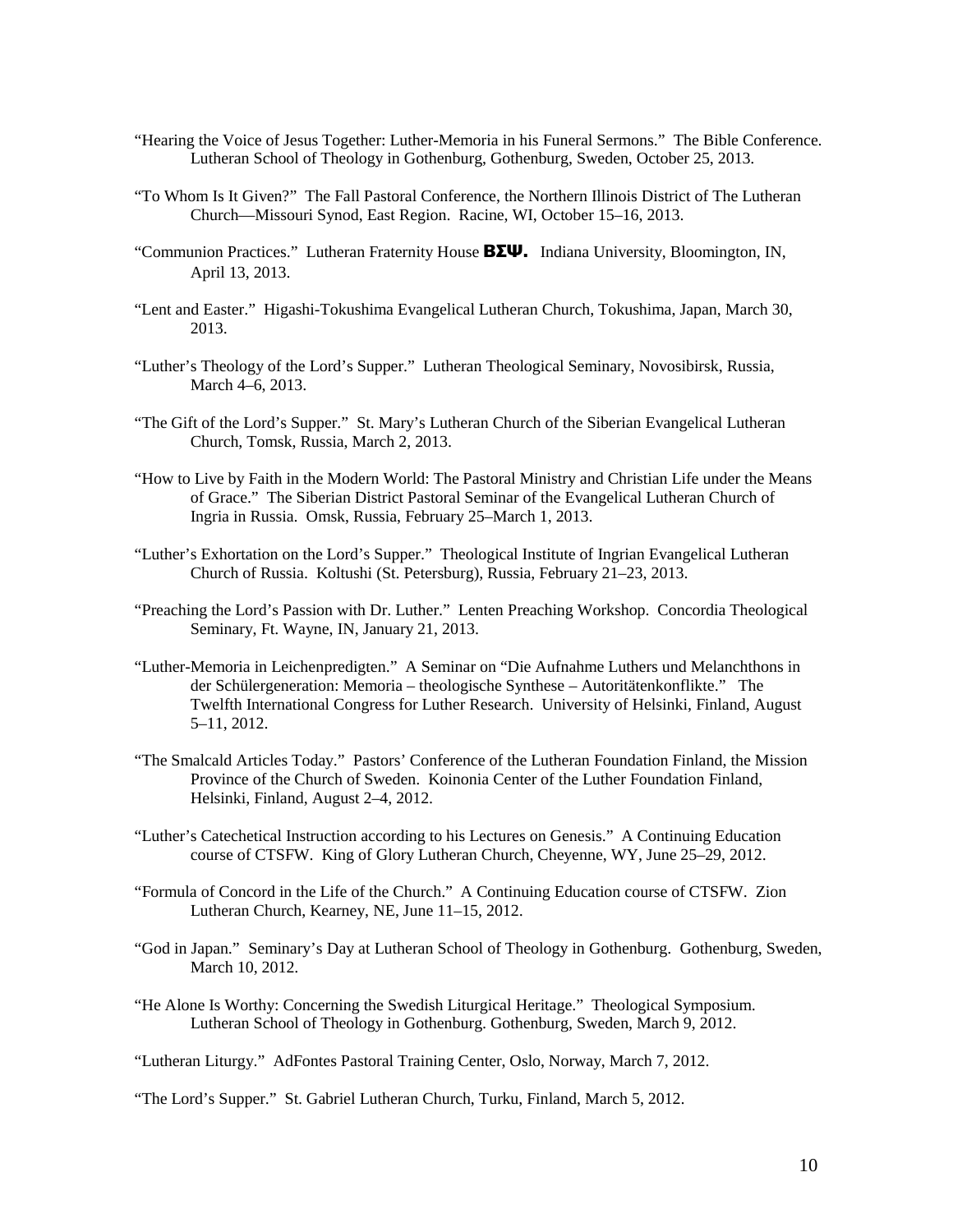- "The Doctrine of Justification in Schleiermacher." Faculty Forum at Faculty of Theology. Åbo Akademi University, Turku, Finland, March 5, 2012.
- "The Office of the Holy Ministry." Pastors' Conference of the Luther Foundation Finland, the Mission Province of the Church of Sweden. Koinonia Center of the Luther Foundation Finland, Helsinki, Finland, March 2–3, 2012.
- "Religions in Japan." Herzen State Pedagogical University of Russia. St. Petersburg, Russia, February 25, 2012.
- "Lutheran Orthodoxy." A MA in Theology course at the Theological Institute of Ingrian Evangelical Lutheran Church of Russia. Koltushi (St. Petersburg), Russia, February 20–29, 2012.
- "Lutheran Mission in New Jersey." Student Mission Society. Concordia Theological Seminary, Ft. Wayne, IN, February 17, 2012.
- "Lutheran Liturgy and Lutheran Deaconess Services." A Seminar for Kobe Lutheran Theological Seminary pastoral and deaconess students. Concordia Theological Seminary, Ft. Wayne, IN, January 20, 2012.
- "The Doctrine of Justification in the 19<sup>th</sup> Century: A Look at Schleiermacher's *Der christliche Glaube* (1830/31)." The Thirty-fifth Annual Symposium on the Lutheran Confessions. Concordia Theological Seminary, Ft. Wayne, IN, January 18, 2012.
- "The Doctrine of the Office of the Holy Ministry." Pastors' Conference. Christ Our Savior Lutheran Church, St. Augustine, FL, October 29, 2011.
- "The Use of the Small Catechism in the Seminary Curriculum." The Consultation on the Teaching of the Lutheran Confessional Writings. Luther Seminary, St. Paul's, MN, October 21–22, 2011.
- "Concerning Communion Practices, (2)." Lafayette/Kokomo Joint Circuits Pastoral Conference. Our Redeemer Lutheran Church, Kokomo, IN, September 27, 2011.
- "The Augsburg Confession." Concordia Theological Seminary of the Evangelical Lutheran Church of Haiti. Jacmel, Haiti, July 25–29, 2011.
- "The Augsburg Confession." Concordia Theological Seminary of the Evangelical Lutheran Church of Haiti. Port-au-Prince, Haiti, July 18–22, 2011.
- "The Lutheran Way with the Liturgy." A Continuing Education course of CTSFW. St. James Lutheran Church, Shawano, WI, June 27–29, 2011.
- "The Holy Ministry as Confessed in the Lands of the Mission Province." Scandinavian Lutheranism: A Conference at Concordia Lutheran Theological Seminary. St. Catherine, Ontario, Canada, June 7, 2011.
- "Law and Gospel According to Luther's *Great Galatian Lectures*." A Continuing Education course of CTSFW. Camp Okoboji, IA, May 23–25, 2011.
- "Concerning the Swedish Liturgical Heritage." *Kontakt- och Studieresa* of the Scandinavian Conference. Concordia Theological Seminary, Ft. Wayne, IN, May 8, 2011.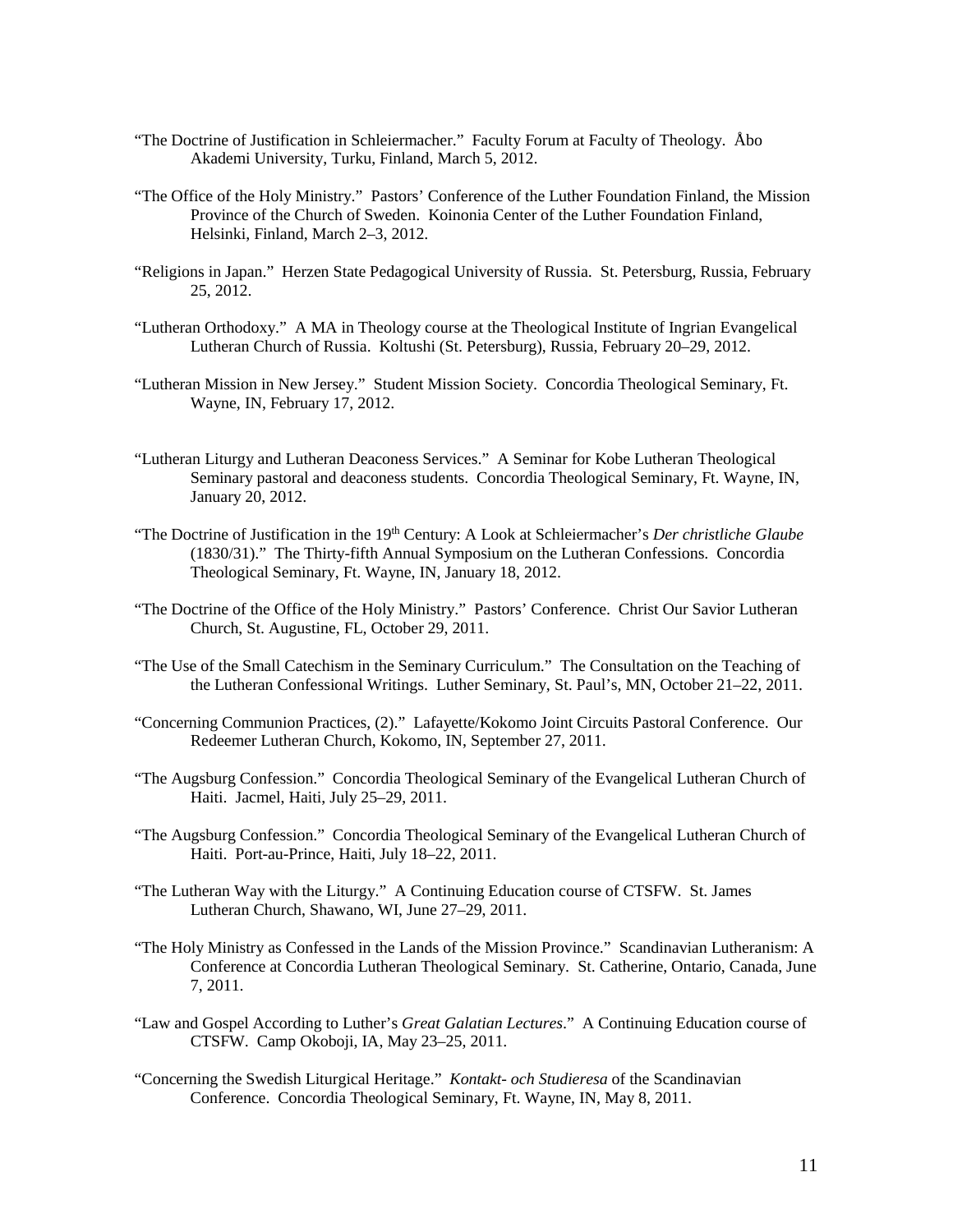"Dr. Theodor Kliefoth and the LCMS." Advent Lutheran Church, Zionsville, IN, April 10, 2011.

- "Concerning Communion Practices, (1)." Lafayette/Kokomo Joint Circuits Pastoral Conference. St. James Lutheran Church, Logansport, IN, March 29, 2011.
- "Theodor Kliefoth and the Revival of Confessional Lutheranism: With Special Attention to His *Acht Bücher von der Kirche*, 1854." The Thirty-fourth Annual Symposium on the Lutheran Confessions. Concordia Theological Seminary, Ft. Wayne, IN, January 18, 2011.
- "Luther's Exhortation on the Lord's Supper." Northern Illinois District of The Lutheran Church— Missouri Synod, South Region Pastoral Conference. Oglesby, IL, September 27–29, 2010.
- "Confessing Christ in a Non-Christian, Hostile World," and "Lectures on the Augsburg Confession." Telugu Lutheran Pastors Symposium, Guntur, Andhra Pradesh, India, January 18–20, 2010.
- "The Lutheran Way with the Liturgy." A Continuing Education course of CTSFW. Messiah Lutheran Church, Seattle, WA, June 30–July 2, 2009.
- "Law and Gospel According to Luther's *Great Galatian Lectures*." A Continuing Education course of CTSFW. Redeemer Lutheran Church, Jackson, WY, June 1–3, 2009.
- "Missionary Work: Challenges and Opportunities in Sweden and in Japan." The Mission Festival, St. Paul's Lutheran Church, Golden, IL, March 22, 2009.
- "The Significance of the Reformation." Koinonia Lutheran Church, Himeji, Japan, November 23, 2008.
- "The Office of the Holy Ministry." Kobe Lutheran Theological Seminary, Kobe Japan, November 20, 2008.
- "Japanese Mission." The 10<sup>th</sup> Anniversary Ceremony of the *International Friends in Christ*. Concordia Lutheran Church, Findlay, OH, November 2, 2008.
- "'The Weightiest Consolation and Doctrine' (Ap. 28, 19): The Office of the Holy Ministry." The Fall Pastors' Conference of South Dakota District, The Lutheran Church—Missouri Synod. Rapid City, SD, October 6–8, 2008.
- "The New Confessional Revival, Mid-19th century or 21 century." Pastors' Educational Week. Zion Lutheran Church, Ainsworth, NE, September 21–23, 2008.
- "We Confess Holy Baptism Today." The Conference on Augsburg Confession. Gethsemane Lutheran Church, Marion, OH, June 28, 2008.
- "Mission and Pietism." Lutheran School of Theology in Gothenburg and the Bible Institute in Gothenburg. Gothenburg, Sweden, May 29, 2008.
- "Bishop Bo Giertz and the Swedish Liturgical Heritage." The Swedish Evangelical Lutheran Education Foundation (*Peter Isaac Beens Utbildningsstiftelse* or SELEF). Lutheran High School of Gothenburg. Gothenburg, Sweden, May 28, 2008.
- "The Doctrine of the Lord's Supper and the Office of the Holy Ministry," and "The Swedish Liturgical Heritage since the Reformation." Lutheran School of Theology in Gothenburg (*Församlingsfakulteten*). Gothenburg, Sweden, May 28, 2008.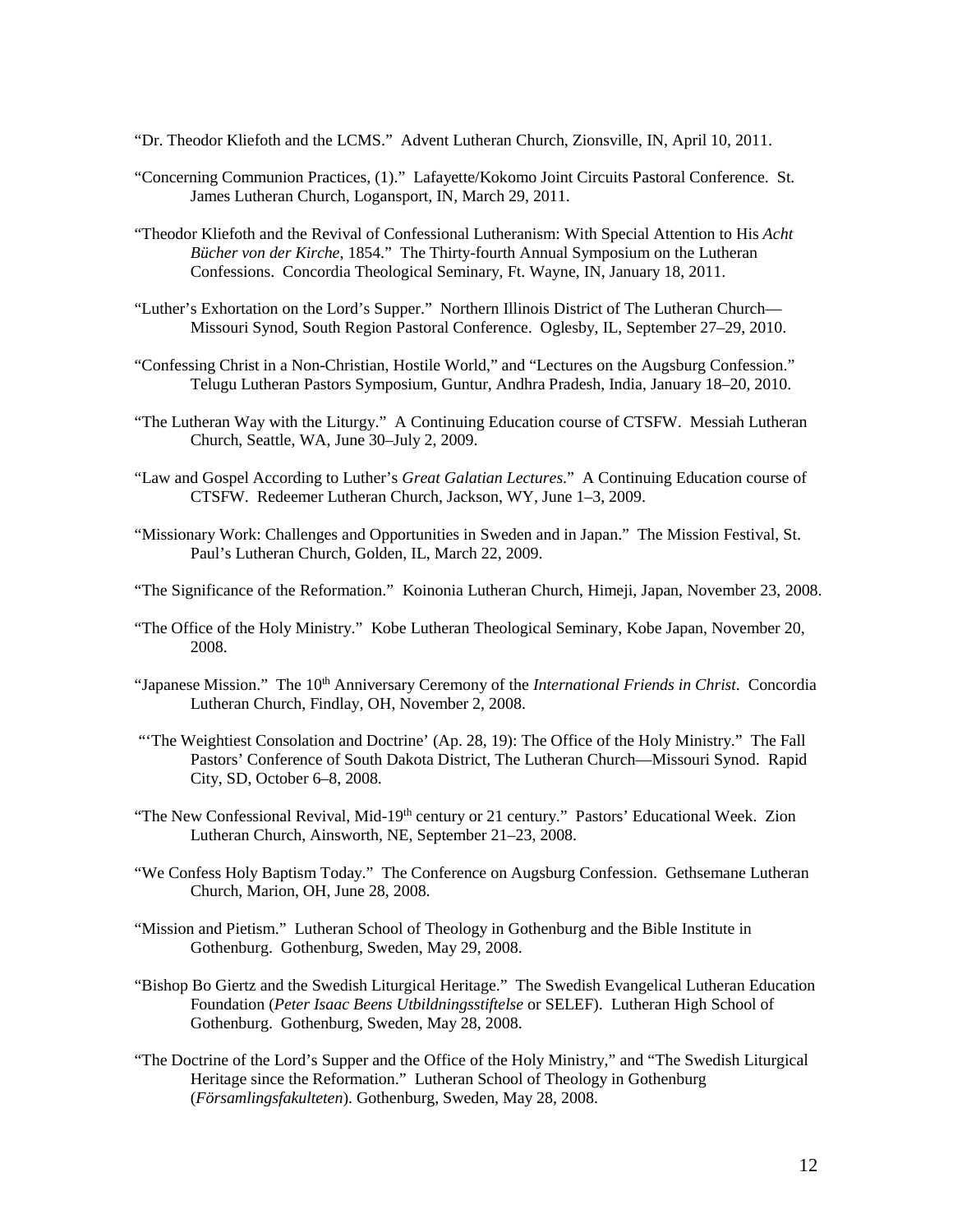- "The Doctrine of the Office of the Holy Ministry." Fellowship of Pastoral Students of the University of Helsinki (*Paimenpiiri*). Helsinki, Finland, May 26, 2008.
- "The Lord's Supper and the Church Fellowship." Theological Institute of Finland (*Suomen Teologinen Instituutti* or STI). Helsinki, Finland, May 26, 2008.
- "The Treasure of the Liturgy." St. Markus Koinonia. Helsinki, Finland, May 25, 2008.
- "Church and Her Fellowship." The Second Annual Good Shepherd Seminar. Springfield, VA, May 3, 2008.
- "Luther on the Church." North American Forum for Luther Research. Concordia Seminary, St. Louis, April 19, 2008.
- "Confessing Christ in the 21st Century as Christ's Redeemed Community." Springfield Circuit Convocation, Missouri District of The Lutheran Church—Missouri Synod. Trinity Lutheran Church, Springfield, MO, January 26, 2008.
- "The Doctrine of the Atonement in the Lutheran Confessions." The Thirty-first Annual Symposium on the Lutheran Confessions. Concordia Theological Seminary, Ft. Wayne, IN, January 16, 2008.
- "Preaching Advent Sermons with Dr. Luther." Advent Preaching Seminar of the Good Shepherd Institute. Concordia Theological Seminary, Ft. Wayne, IN, November 6–7, 2007.
- "Is Everyone A Minister?: Testing through *Augustana* XIV." The International Free Conference on the Holy Ministry. Klaipeda, Lithuania, August 1, 2007.
- "Luther' Second Article Ethics in the *Large Confession 1528*: A Brief Study and Reflections." The Eleventh International Congress for Luther Research. Universidade Luterana do Brasil (ULBRA), Canoas, Brazil, July 26, 2007.
- "The Lutheran Way with the Liturgy." A Continuing Education course of CTSFW. Zion Lutheran Church, Kearney, NE, July 9–13, 2007.
- "A Response to Robert Rosin's 'Reformation Christology: Some Luther Starting Point.'" The LCMS Theologians Conference. Dallas, TX, March 1–4, 2007.
- Interviewed by *Issues Etc*., on "The Quest for Experiencing the Divine: The Rise and Effect of Eastern Religions." February 5, 2007.
- "The Liturgical Revision in *Lutheran Service Book*: Its Contributions and Implications." Seventh Annual Conference of the Good Shepherd Institute. Concordia Theological Seminary, Ft. Wayne, IN, November 7, 2006
- "*Augustana* 14: What's the Point?" Fall Faculty Forum. Concordia Theological Seminary, Ft. Wayne, IN, September 7, 2006.
- "Lutheran Confessions I." Concordia University, Selma, AL, June 2–4, 23–25, 2006.
- "A Study of the Smalcald Articles and the Treatise: Confessing Christ—Office and Vocation." Decatur Lay Lutheran Bible Institute. Zion Lutheran Church, Decatur, IN, January 31, February 7, 14, 21, 2006.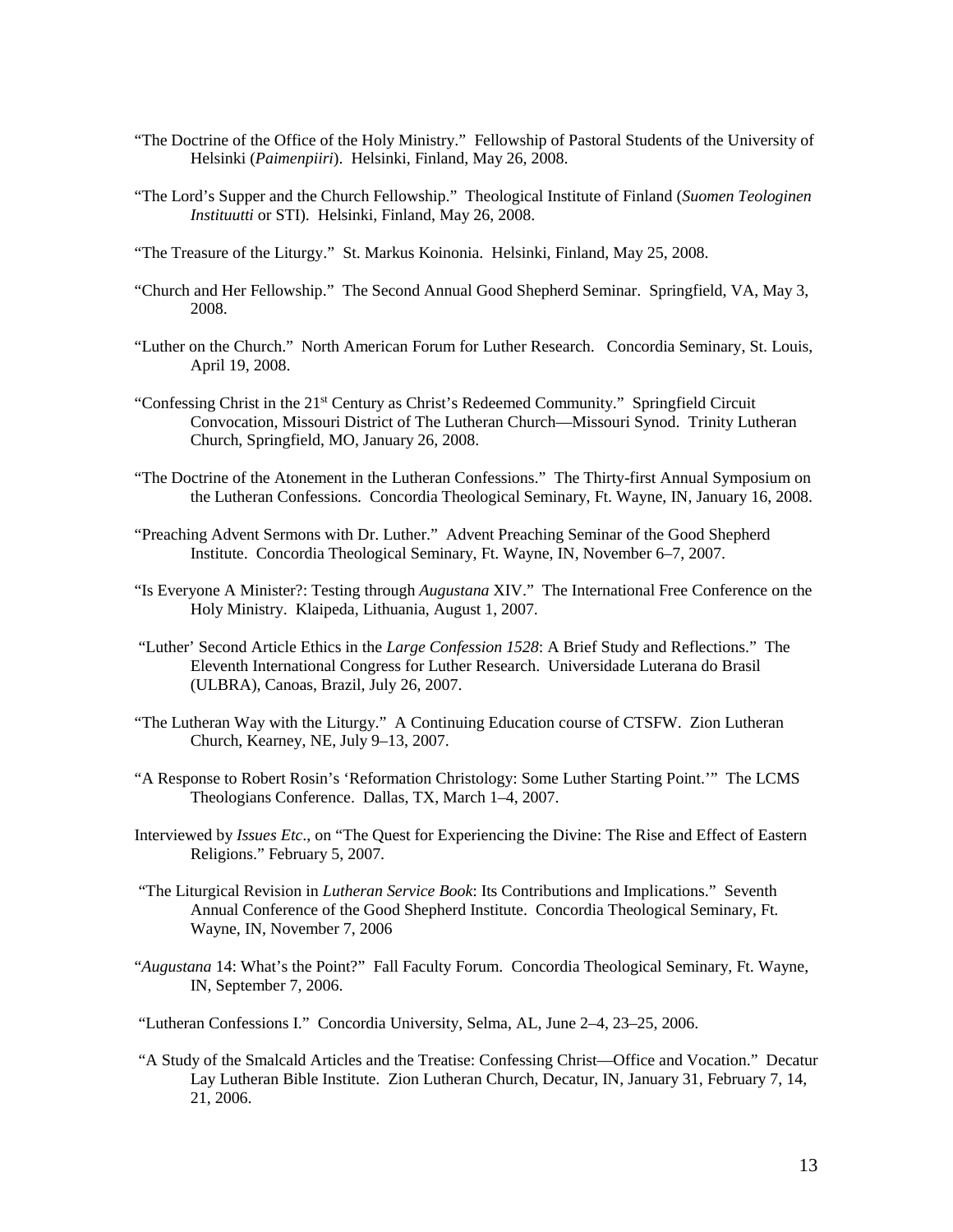- "Introduction to the Doctrine of the Priesthood of All Believers and the Office of the Ministry," "The Role of the Priesthood of All Believers," and "The Role of the Pastor." Theological Conference of Nebraska District of The Lutheran Church—Missouri Synod, "Priests and Pastors in Grace and Service." Grand Island, NE, November 4–5, 2005.
- "Johannes' Heavenly Vision: *The Hammer of God* and the Swedish Communion Liturgy." A Theological Symposium Marking the Centennial of the Birth of Bo Giertz, Bishop and Confessor. Concordia Theological Seminary, Ft. Wayne, IN, September 19, 2005.
- "What Is Lutheranism?" Himeji International Lutheran Church. Himeji, Japan, July 2005.
- "Luther's Theology on the Lord's Supper: The Gospel, Liturgy, and Christian Life." Kobe Lutheran Theological Seminary. Kobe, Japan, June 29–30, 2005.
- "The Confessional Liturgical Revival of Theodor Kliefoth and the Works of Liturgical Revision of the *Preface* in Nineteenth-century Sweden: The Vitality of the Lord's Supper as Confessed in "He Alone Is Worthy!" A Public Lecture. Concordia Seminary, St. Louis, MO, April 6, 2005.
- "Luther on the Church." The Fifth Annual Reformation Lectures. Holy Trinity Lutheran Church, Yonkers, NY, October 26, 2002.
- "Ecclesiological Texts in Luther's Genesis Lectures 1535–1545." The Tenth International Congress for Luther Research. University of Copenhagen, Copenhagen, Denmark, August 3–9, 2002.
- "Law and Gospel in the Lutheran Confessions." General Pastoral Conference of Northern Illinois District, The Lutheran Church—Missouri Synod. Rockford, IL. May 22, 2002.
- "Closed Communion." Pre-Seminary Students' Retreat. Concordia University, River Forest, IL, April 12–14, 2002.
- "Mission in a Nutshell." A Lecture Series at Zion Lutheran Church. Ft. Wayne, IN, February 17, 2002.
- "Christian Missions and Buddhism, Shintoism, and Confucianism." Mission Festival. Grace Lutheran Church, Muncie, IN, January 27, 2002.
- "Lutheran Approach to Missions." Student Mission Society. Concordia Theological Seminary, Ft. Wayne, IN, January 11, 2002.
- "Mission and Outreach: A Confessional Approach." Fall Study Weekend. University Lutheran Chapel, Minneapolis, October 13–14, 2001.
- "Pietism and Japan." The Third Annual Pieper Lectures. Concordia Seminary, St. Louis, September, 1998.
- "Liturgy and Culture: Can the Liturgy Be Made to Reflect a Particular Culture?" Forum for Worship Leaders in The Lutheran Church—Missouri Synod, Commission on Worship. St. Louis, February 19–21, 1998.
- "The Evangelist: The Sacramental Shape of the Church's Mission to the Japanese." Luther Academy Lecture Series No. 3; Association of Confessional Lutherans National Free Conference No. 7. Itasca, IL, April 10–13, 1996.